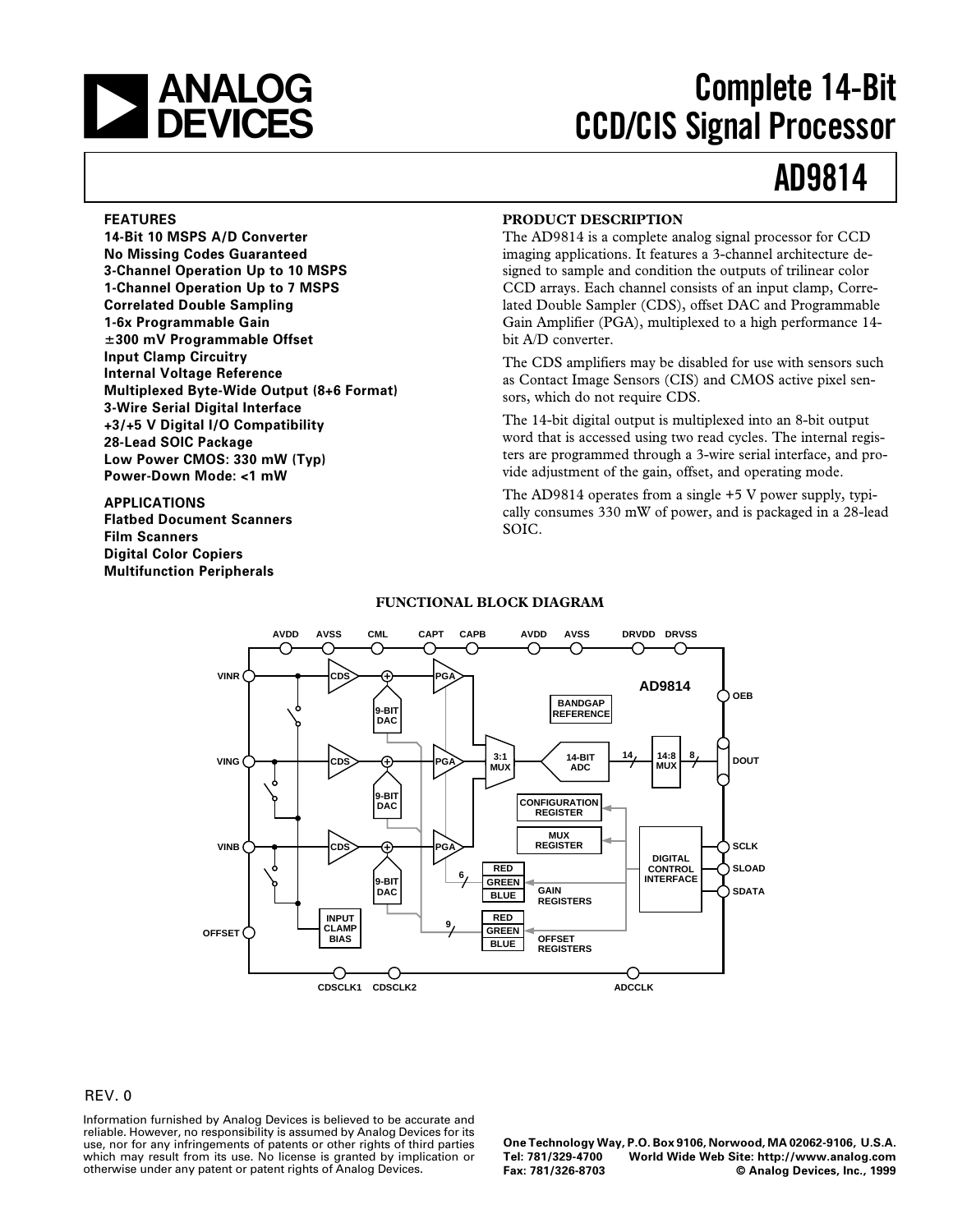# **AD9814–SPECIFICATIONS**

 $\bf{ANALOG}$   $\bf{SPECIFICATIONS}$  (T<sub>MIN</sub> to T<sub>MAX</sub>, AVDD = +5 V, DRVDD = +5 V, 3-Channel CDS Mode, f<sub>ADCCLK</sub> = 6 MHz, f<sub>CDSCLK1</sub> = f<sub>CDSCLK2</sub> = **2 MHz, PGA Gain = 1, Input Range = 4 V, unless otherwise noted.)**

|                                                 |              | J-Grade             |              |                  |                       |                |                           |
|-------------------------------------------------|--------------|---------------------|--------------|------------------|-----------------------|----------------|---------------------------|
| Parameter                                       | Min          | Typ                 | Max          | Min              | K-Grade<br><b>Typ</b> | Max            | <b>Units</b>              |
| <b>CONVERSION RATE</b>                          |              |                     |              |                  |                       |                |                           |
| 3-Channel Mode with CDS                         |              | 6                   | 10           |                  | 6                     | 10             | <b>MSPS</b>               |
| 1-Channel Mode with CDS                         |              | 6                   | 7            |                  | 6                     | $\overline{7}$ | <b>MSPS</b>               |
| <b>ACCURACY</b> (Entire Signal Path)            |              |                     |              |                  |                       |                |                           |
| <b>ADC</b> Resolution                           |              | 14                  |              |                  | 14                    |                | <b>Bits</b>               |
| Integral Nonlinearity <sup>1</sup> (INL)        |              | $+2.5/-6.0$         |              |                  | $+2.5/-6.0$           | ±11.0          | <b>LSB</b>                |
| INL @ 10 MHz                                    |              | $+4.0/-7.0$         |              |                  | $+4.0/-7.0$           |                | <b>LSB</b>                |
| Differential Nonlinearity (DNL)                 |              | $+0.6/-0.5$         |              |                  | $+0.6/-0.5$           | ±1.0           | <b>LSB</b>                |
| DNL @ 10 MHz                                    |              | $+0.8/-0.6$         |              |                  | $+0.8/-0.6$           |                | <b>LSB</b>                |
| No Missing Codes Guaranteed                     | 13           |                     |              | 14               |                       |                | <b>Bits</b>               |
| Offset Error                                    |              | $-12$               |              |                  | $-12$                 | ±104           | $\rm mV$                  |
| Gain Error <sup>2</sup>                         |              | 2.2                 |              |                  | 2.2                   | ±5.3           | $%$ FSR                   |
| <b>ANALOG INPUTS</b>                            |              |                     |              |                  |                       |                |                           |
| Input Signal Range <sup>3</sup>                 |              | 4.0                 |              |                  | 4.0                   |                | V p-p                     |
| Allowable Reset Transient <sup>3</sup>          |              | 1.0                 |              |                  | 1.0                   |                | V<br>V                    |
| Input Limits <sup>4</sup><br>Input Capacitance  | $AVSS - 0.3$ |                     | $AVDD + 0.3$ | $AVSS - 0.3$     | 10                    | $AVDD + 0.3$   |                           |
| Input Bias Current                              |              | 10<br>10            |              |                  | 10                    |                | pF<br>nA                  |
|                                                 |              |                     |              |                  |                       |                |                           |
| <b>AMPLIFIERS</b><br>PGA Gain at Minimum        |              |                     |              |                  |                       |                | $\rm{V/V}$                |
| PGA Gain at Maximum                             |              | $\mathbf{1}$<br>5.8 |              |                  | $\mathbf{1}$<br>5.8   |                | $\rm{V/V}$                |
| PGA Resolution                                  |              | 64                  |              |                  | 64                    |                | <b>Steps</b>              |
| PGA Monotonicity                                |              | Guaranteed          |              |                  | Guaranteed            |                |                           |
| Programmable Offset at Minimum                  |              | $-300$              |              |                  | $-300$                |                | mV                        |
| Programmable Offset at Maximum                  |              | $+300$              |              |                  | $+300$                |                | mV                        |
| Programmable Offset Resolution                  |              | 512                 |              |                  | 512                   |                | Steps                     |
| Programmable Offset Monotonicity                |              | Guaranteed          |              |                  | Guaranteed            |                |                           |
| NOISE AND CROSSTALK                             |              |                     |              |                  |                       |                |                           |
| Input Referred Noise @ PGA Min                  |              | 130                 |              |                  | 130                   |                | $\mu$ V rms               |
| Total Output Noise @ PGA Min                    |              | 0.55                |              |                  | 0.55                  |                | LSB rms                   |
| Input Referred Noise @ PGA Max                  |              | 84                  |              |                  | 84                    |                | uV rms                    |
| Total Output Noise @ PGA Max                    |              | 2.0                 |              |                  | 2.0                   |                | LSB rms                   |
| Channel-Channel Crosstalk                       |              | $\leq$ 1            |              |                  | $\leq$ 1              |                | <b>LSB</b>                |
| <b>POWER SUPPLY REJECTION</b>                   |              |                     |              |                  |                       |                |                           |
| $AVDD = +5 V \pm 0.25 V$                        |              | 0.07                |              |                  | 0.07                  | 0.3            | $%$ FSR                   |
| Differential VREF $(\omega + 25^{\circ}C)$      |              |                     |              |                  |                       |                |                           |
| CAPT-CAPB (4 V Input Range)                     |              | 2.0                 |              | 1.9              | 2.0                   | 2.1            | $\ensuremath{\text{V}}$   |
| CAPT-CAPB (2 V Input Range)                     |              | 1.0                 |              | 0.94             | 1.0                   | 1.06           | V                         |
| TEMPERATURE RANGE                               |              |                     |              |                  |                       |                |                           |
| Operating                                       | $\mathbf{0}$ |                     | $+70$        | $\boldsymbol{0}$ |                       | $+70$          | $\rm ^{\circ}C$           |
| Storage                                         | $-65$        |                     | $+150$       | $-65$            |                       | $+150$         | $\rm ^{\circ}C$           |
| <b>POWER SUPPLIES</b>                           |              |                     |              |                  |                       |                |                           |
| <b>AVDD</b>                                     | $+4.75$      | $+5.0$              | $+5.25$      | $+4.75$          | $+5.0$                | $+5.25$        | $\ensuremath{\mathbf{V}}$ |
| <b>DRVDD</b>                                    | $+3.0$       | $+5.0$              | $+5.25$      | $+3.0$           | $+5.0$                | $+5.25$        | $\ensuremath{\mathbf{V}}$ |
| <b>Total Operating Current</b>                  |              |                     |              |                  |                       |                |                           |
| <b>AVDD</b>                                     |              | 64                  |              |                  | 64                    | 80             | mA                        |
| <b>DRVDD</b>                                    |              | 1.8                 |              |                  | 1.8                   | 10             | mA                        |
| Power-Down Mode Current                         |              | 150                 |              |                  | 150                   |                | $\mu A$                   |
| Power Dissipation<br>Power Dissipation @ 10 MHz |              | 330<br>355          |              |                  | 330<br>355            | 450            | mW<br>mW                  |
| Power Dissipation (1-Channel Mode)              |              | 220                 |              |                  | 220                   | 265            | $\bold{m}\bold{W}$        |
|                                                 |              |                     |              |                  |                       |                |                           |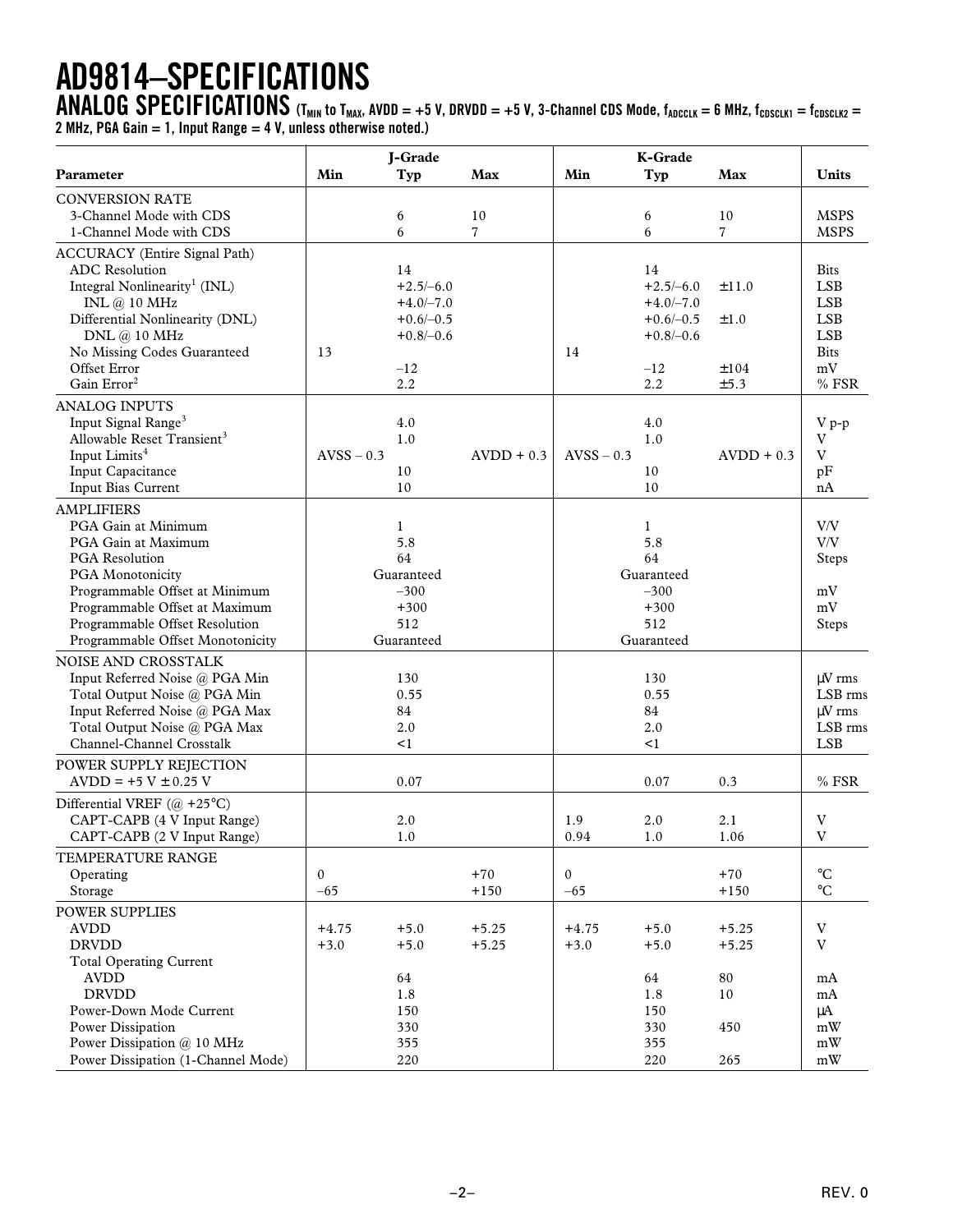#### NOTES

<sup>1</sup>The Integral Nonlinearity in measured using the "fixed endpoint" method, NOT using a "best-fit" calculation. See Definitions of Specifications.

<sup>2</sup>The Gain Error specification is dominated by the tolerance of the internal differential voltage reference.

3 Linear input signal range is from 0 V to 4 V when the CCD's reference level is clamped to 4 V by the AD9814's input clamp. A larger reset transient can be tolerated by using the 3 V clamp level instead of the nominal 4 V clamp level. Linear input signal range will be from 0 V to 3 V when using the 3 V clamp level.



4 The input limits are defined as the maximum tolerable voltage levels into the AD9814. These levels are not intended to be in the linear input range of the device. Signals beyond the input limits will turn on the overvoltage protection diodes.

<sup>5</sup>The PGA Gain is approximately "linear in dB" and follows the equation: *Gain* = +  $\frac{5}{1}$  $.8$  [  $\longrightarrow$  ] ] 5 8  $1 + 4.8$  [ $\frac{63 - G}{4}$ 63 where *G* is the register value. See Figure 13.

Specifications subject to change without notice.

### **DIGITAL SPECIFICATIONS**  $C_L = 10$  pF, unless otherwise noted.)<br>**DIGITAL SPECIFICATIONS**  $C_L = 10$  pF, unless otherwise noted.) **CL = 10 pF, unless otherwise noted.)**

| <b>Parameter</b>          | <b>Symbol</b>             | Min | Typ | Max | <b>Units</b> |
|---------------------------|---------------------------|-----|-----|-----|--------------|
| <b>LOGIC INPUTS</b>       |                           |     |     |     |              |
| High Level Input Voltage  | $\rm V_{IH}$              | 2.6 |     |     | v            |
| Low Level Input Voltage   | $V_{IL}$                  |     |     | 0.8 |              |
| High Level Input Current  | $I_{\rm IH}$              |     | 10  |     | μA           |
| Low Level Input Current   | $1_{\rm IL}$              |     | 10  |     | μA           |
| Input Capacitance         | $\mathsf{C}_{\mathbb{N}}$ |     | 10  |     | pF           |
| LOGIC OUTPUTS             |                           |     |     |     |              |
| High Level Output Voltage | $\rm V_{OH}$              | 4.5 |     |     | $\mathbf{v}$ |
| Low Level Output Voltage  | $\rm V_{OL}$              |     |     | 0.1 |              |
| High Level Output Current | $I_{OH}$                  |     | 50  |     | μA           |
| Low Level Output Current  | $I_{OL}$                  |     | 50  |     | μA           |

Specifications subject to change without notice.

### **TIMING SPECIFICATIONS** (T<sub>MIN</sub> to T<sub>MAX</sub>, AVDD = +5 V, DRVDD = +5 V)

| Parameter                             | <b>Symbol</b> | Min          | Typ       | Max | <b>Units</b> |
|---------------------------------------|---------------|--------------|-----------|-----|--------------|
| <b>CLOCK PARAMETERS</b>               |               |              |           |     |              |
| 3-Channel Pixel Rate                  | $t_{\rm PRA}$ | 300          | 500       |     | ns           |
| 1-Channel Pixel Rate                  | $t_{PRB}$     | 140          |           |     | ns           |
| <b>ADCCLK Pulsewidth</b>              | $t_{ADCI,K}$  | 45           |           |     | ns           |
| CDSCLK1 Pulsewidth                    | $t_{C1}$      | 20           |           |     | ns           |
| CDSCLK2 Pulsewidth                    | $t_{C2}$      | 40           |           |     | ns           |
| CDSCLK1 Falling to CDSCLK2 Rising     | $t_{C1C2}$    | $\theta$     |           |     | ns           |
| ADCCLK Falling to CDSCLK2 Rising      | $t_{ADC2}$    | 10           |           |     | ns           |
| CDSCLK2 Rising to ADCCLK Rising       | $t_{C2ADR}$   | 10           |           |     | ns           |
| CDSCLK2 Falling to ADCCLK Falling     | $t_{C2ADE}$   | 50           |           |     | ns           |
| CDSCLK2 Falling to CDSCLK1 Rising     | $t_{C2C1}$    | 50           |           |     | ns           |
| ADCCLK Falling to CDSCLK1 Rising      | $t_{ADC1}$    | $\mathbf{0}$ |           |     | ns           |
| Aperture Delay for CDS Clocks         | $t_{AD}$      |              | 3         |     | ns           |
| <b>SERIAL INTERFACE</b>               |               |              |           |     |              |
| Maximum SCLK Frequency                | $f_{SCLK}$    | 10           |           |     | <b>MHz</b>   |
| SLOAD to SCLK Set-Up Time             | $t_{LS}$      | 10           |           |     | ns           |
| SCLK to SLOAD Hold Time               | $t_{\rm LH}$  | 10           |           |     | ns           |
| SDATA to SCLK Rising Set-Up Time      | $t_{DS}$      | 10           |           |     | ns           |
| <b>SCLK Rising to SDATA Hold Time</b> | $t_{\rm DH}$  | 10           |           |     | ns           |
| <b>SCLK Falling to SDATA Valid</b>    | $t_{\rm RDV}$ | 10           |           |     | ns           |
| DATA OUTPUT                           |               |              |           |     |              |
| Output Delay                          | $t_{OD}$      |              | 6         |     | ns           |
| 3-State to Data Valid                 | $t_{\rm DV}$  |              | 16        |     | ns           |
| Output Enable High to 3-State         | $t_{\rm HZ}$  |              | 5         |     | ns           |
| Latency (Pipeline Delay)              |               |              | 3 (Fixed) |     | Cycles       |

Specifications subject to change without notice.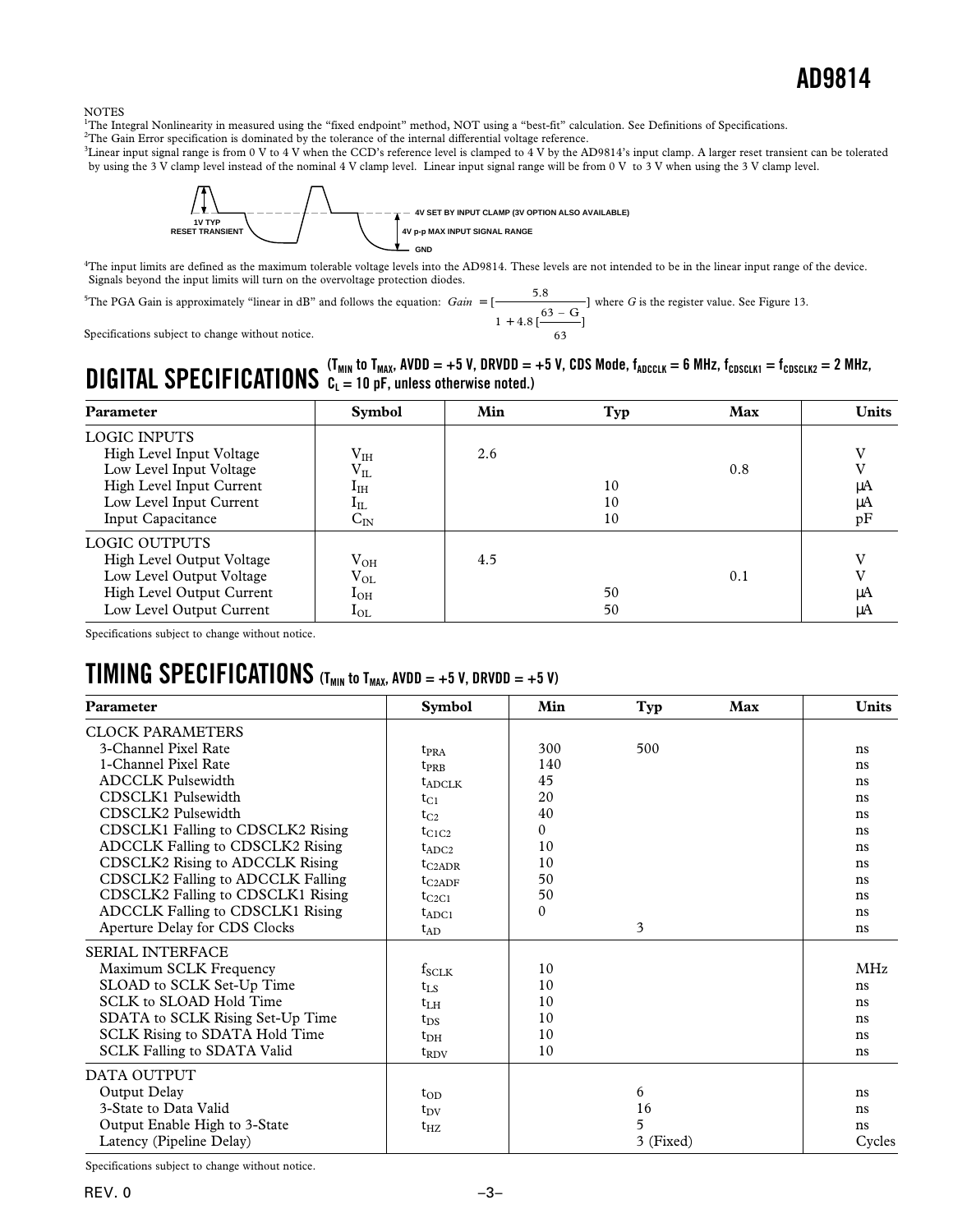### **ABSOLUTE MAXIMUM RATINGS\***

| Parameter            | With<br><b>Respect</b><br>To | Min    | Max           | <b>Units</b>    |
|----------------------|------------------------------|--------|---------------|-----------------|
| VIN, CAPT, CAPB      | <b>AVSS</b>                  | $-0.3$ | $AVDD + 0.3$  | V               |
| Digital Inputs       | <b>AVSS</b>                  | $-0.3$ | $AVDD + 0.3$  | v               |
| <b>AVDD</b>          | <b>AVSS</b>                  | $-0.5$ | $+6.5$        | v               |
| <b>DRVDD</b>         | <b>DRVSS</b>                 | $-0.5$ | $+6.5$        | v               |
| <b>AVSS</b>          | <b>DRVSS</b>                 | $-0.3$ | $+0.3$        | v               |
| Digital Outputs      | <b>DRVSS</b>                 | $-0.3$ | $DRVDD + 0.3$ | v               |
| Junction Temperature |                              |        | $+150$        | $^{\circ}C$     |
| Storage Temperature  |                              | $-65$  | $+150$        | $^{\circ}C$     |
| Lead Temperature     |                              |        |               |                 |
| $(10 \text{ sec})$   |                              |        | $+300$        | $\rm ^{\circ}C$ |

\*Stresses above those listed under Absolute Maximum Ratings may cause permanent damage to the device. This is a stress rating only; functional operation of the device at these or other conditions above those indicated in the operational sections of this specification is not implied. Exposure to absolute maximum ratings for extended periods may affect device reliability.

### **ORDERING GUIDE**

| Model    | Temperature<br>Range             | Package<br>Description |
|----------|----------------------------------|------------------------|
| AD9814JR | $0^{\circ}$ C to $+70^{\circ}$ C | 28-Lead 300 Mil SOIC   |
| AD9814KR | $0^{\circ}$ C to $+70^{\circ}$ C | 28-Lead 300 Mil SOIC   |

### **THERMAL CHARACTERISTICS**

**Thermal Resistance**

28-Lead 300 Mil SOIC

 $\theta_{JA} = 71.4$ °C/W  $\dot{\theta}_{\text{IC}} = 23^{\circ}$ C/W

#### **PIN CONFIGURATION**



### **PIN FUNCTION DESCRIPTIONS**

| Pin<br>No. | Name           | Type           | Description                                                |
|------------|----------------|----------------|------------------------------------------------------------|
| 1          | CDSCLK1        | DI             | CDS Reference Level Sampling<br>Clock                      |
| 2          | CDSCLK2        | DI             | CDS Data Level Sampling Clock                              |
| 3          | <b>ADCCLK</b>  | DI             | A/D Converter Sampling Clock                               |
| 4          | <b>OEB</b>     | DI             | Output Enable, Active Low                                  |
| 5          | <b>DRVDD</b>   | $\mathbf{P}$   | Digital Output Driver Supply                               |
| 6          | <b>DRVSS</b>   | $\overline{P}$ | Digital Output Driver Ground                               |
| 7          | D7             | DO             | Data Output MSB. ADC DB13<br>High Byte, ADC DB5 Low Byte   |
| 8          | D6             | DO             | Data Output. ADC DB12 High<br>Byte, ADC DB4 Low Byte       |
| 9          | D5             | DO             | Data Output. ADC DB11 High<br>Byte, ADC DB3 Low Byte       |
| 10         | D4             | DO             | Data Output. ADC DB10 High<br>Byte, ADC DB2 Low Byte       |
| 11         | D <sub>3</sub> | DO             | Data Output. ADC DB9 High<br>Byte, ADC DB1 Low Byte        |
| 12         | D <sub>2</sub> | DO             | Data Output. ADC DB8 High<br>Byte, ADC DB0 Low Byte        |
| 13         | D1             | DO             | Data Output. ADC DB7 High<br>Byte, Don't Care Low Byte     |
| 14         | D <sub>0</sub> | DO             | Data Output LSB. ADC DB6<br>High Byte, Don't Care Low Byte |
| 15         | SDATA          | DI/DO          | Serial Interface Data Input/Output                         |
| 16         | <b>SCLK</b>    | DI             | Serial Interface Clock Input                               |
| 17         | SLOAD          | DI             | Serial Interface Load Pulse                                |
| 18         | <b>AVDD</b>    | P              | +5 V Analog Supply                                         |
| 19         | <b>AVSS</b>    | P              | Analog Ground                                              |
| 20         | CAPB           | AO             | <b>ADC Bottom Reference Voltage</b><br>Decoupling          |
| 21         | CAPT           | AO             | ADC Top Reference Voltage<br>Decoupling                    |
| 22         | <b>VINB</b>    | AI             | Analog Input, Blue Channel                                 |
| 23         | <b>CML</b>     | AO             | Internal Bias Level Decoupling                             |
| 24         | <b>VING</b>    | AI             | Analog Input, Green Channel                                |
| 25         | <b>OFFSET</b>  | AO             | Clamp Bias Level Decoupling                                |
| 26         | <b>VINR</b>    | AI             | Analog Input, Red Channel                                  |
| 27         | <b>AVSS</b>    | $\overline{P}$ | Analog Ground                                              |
| 28         | <b>AVDD</b>    | P              | +5 V Analog Supply                                         |

TYPE: AI = Analog Input, AO = Analog Output, DI = Digital Input, DO = Digital Output, P = Power.

#### **CAUTION**

ESD (electrostatic discharge) sensitive device. Electrostatic charges as high as 4000 V readily accumulate on the human body and test equipment and can discharge without detection. Although the AD9814 features proprietary ESD protection circuitry, permanent damage may occur on devices subjected to high energy electrostatic discharges. Therefore, proper ESD precautions are recommended to avoid performance degradation or loss of functionality.

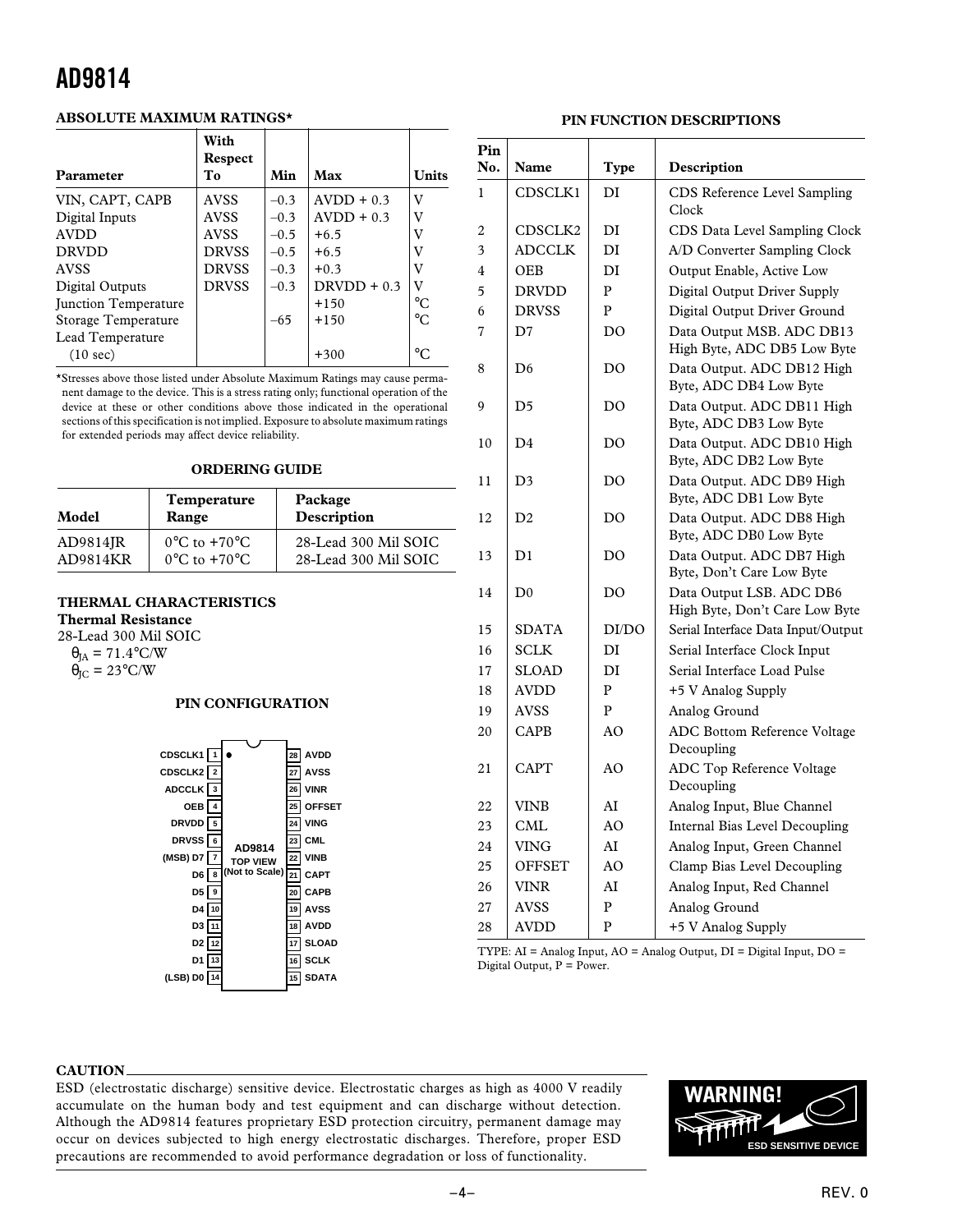### **DEFINITIONS OF SPECIFICATIONS INTEGRAL NONLINEARITY (INL)**

Integral nonlinearity error refers to the deviation of each individual code from a line drawn from "zero scale" through "positive full scale." The point used as "zero scale" occurs 1/2 LSB before the first code transition. "Positive full scale" is defined as a level 1 1/2 LSB beyond the last code transition. The deviation is measured from the middle of each particular code to the true straight line.

### **DIFFERENTIAL NONLINEARITY (DNL)**

An ideal ADC exhibits code transitions that are exactly 1 LSB apart. DNL is the deviation from this ideal value. Thus every code must have a finite width. No missing codes guaranteed to 14-bit resolution indicates that all 16384 codes, respectively, must be present over all operating ranges.

### **OFFSET ERROR**

The first ADC code transition should occur at a level 1/2 LSB above the nominal zero scale voltage. The offset error is the deviation of the actual first code transition level from the ideal level.

### **GAIN ERROR**

The last code transition should occur for an analog value 1 1/2 LSB below the nominal full-scale voltage. Gain error is the deviation of the actual difference between first and last code transitions and the ideal difference between the first and last code transitions.

### **INPUT REFERRED NOISE**

The rms output noise is measured using histogram techniques. The ADC output codes' standard deviation is calculated in LSB, and converted to an equivalent voltage, using the relationship 1 LSB =  $4 \text{ V}/16384 = 244 \text{ mV}$ . The noise is then referred to the input of the AD9814 by dividing by the PGA gain.

### **CHANNEL-TO-CHANNEL CROSSTALK**

In an ideal three channel system, the signal in one channel will not influence the signal level of another channel. The channelto-channel crosstalk specification is a measure of the change that occurs in one channel as the other two channels are varied. In the AD9814, one channel is grounded and the other two channels are exercised with full-scale input signals. The change in the output codes from the first channel is measured and compared with the result when all three channels are grounded. The difference is the channel-to-channel crosstalk, stated in LSB.

### **APERTURE DELAY**

The aperture delay is the time delay that occurs from when a sampling edge is applied to the AD9814 until the actual sample of the input signal is held. Both CDSCLK1 and CDSCLK2 sample the input signal during the transition from high to low, so the aperture delay is measured from each clock's falling edge to the instant the actual internal sample is taken.

### **POWER SUPPLY REJECTION**

Power Supply Rejection specifies the maximum full-scale change that occurs from the initial value when the supplies are varied over the specified limits.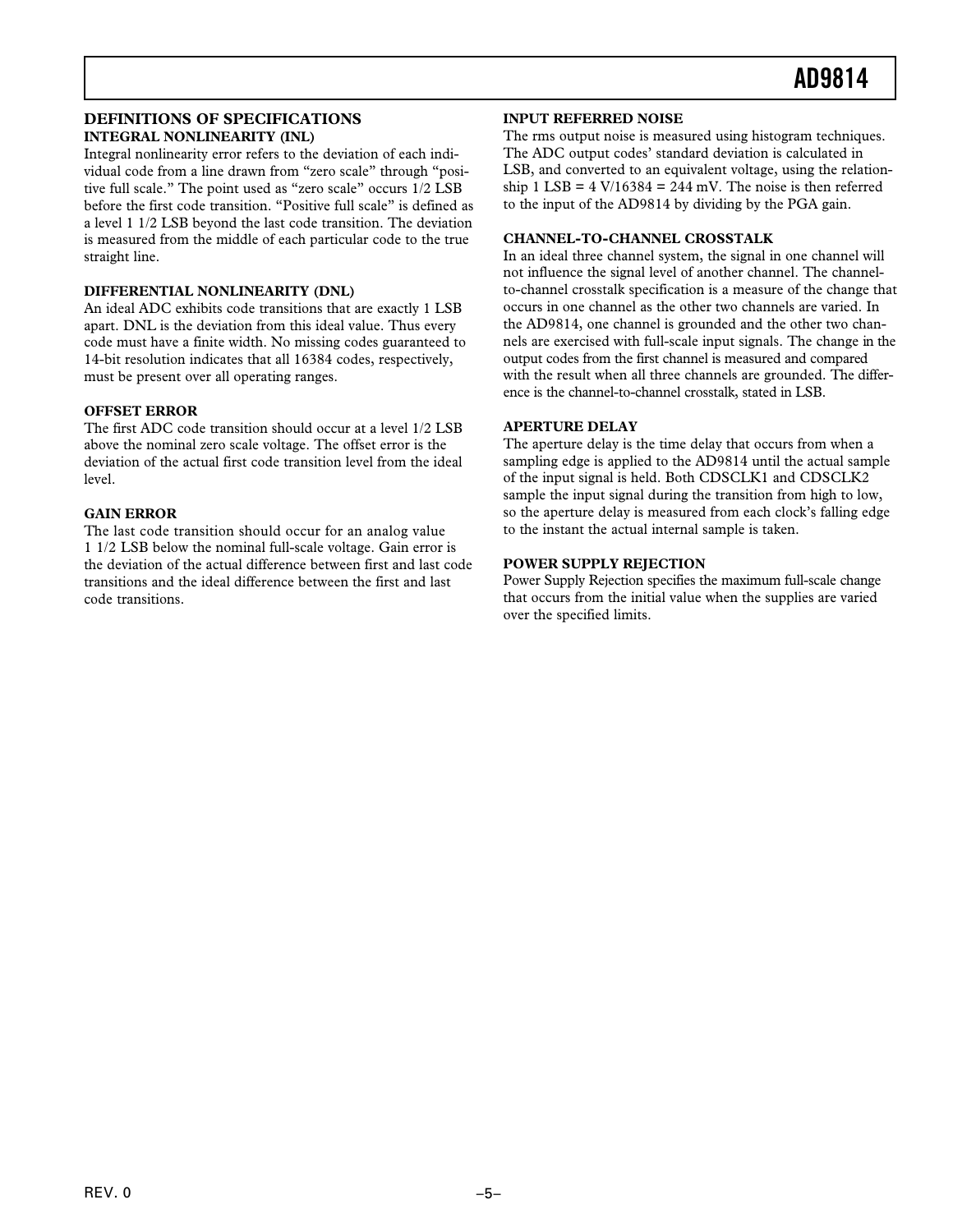





Figure 2. 1-Channel CDS Mode Timing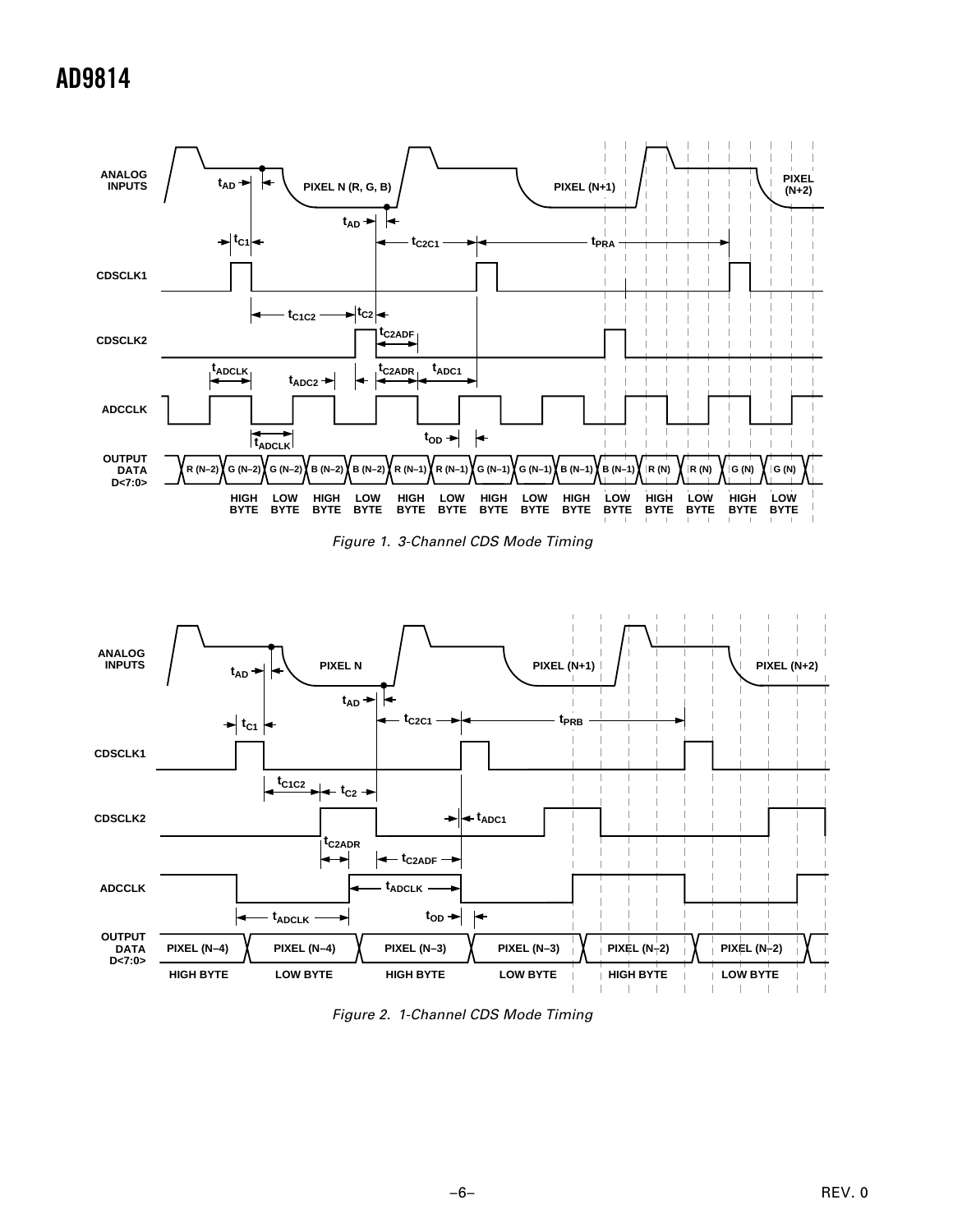





Figure 4. 1-Channel SHA Mode Timing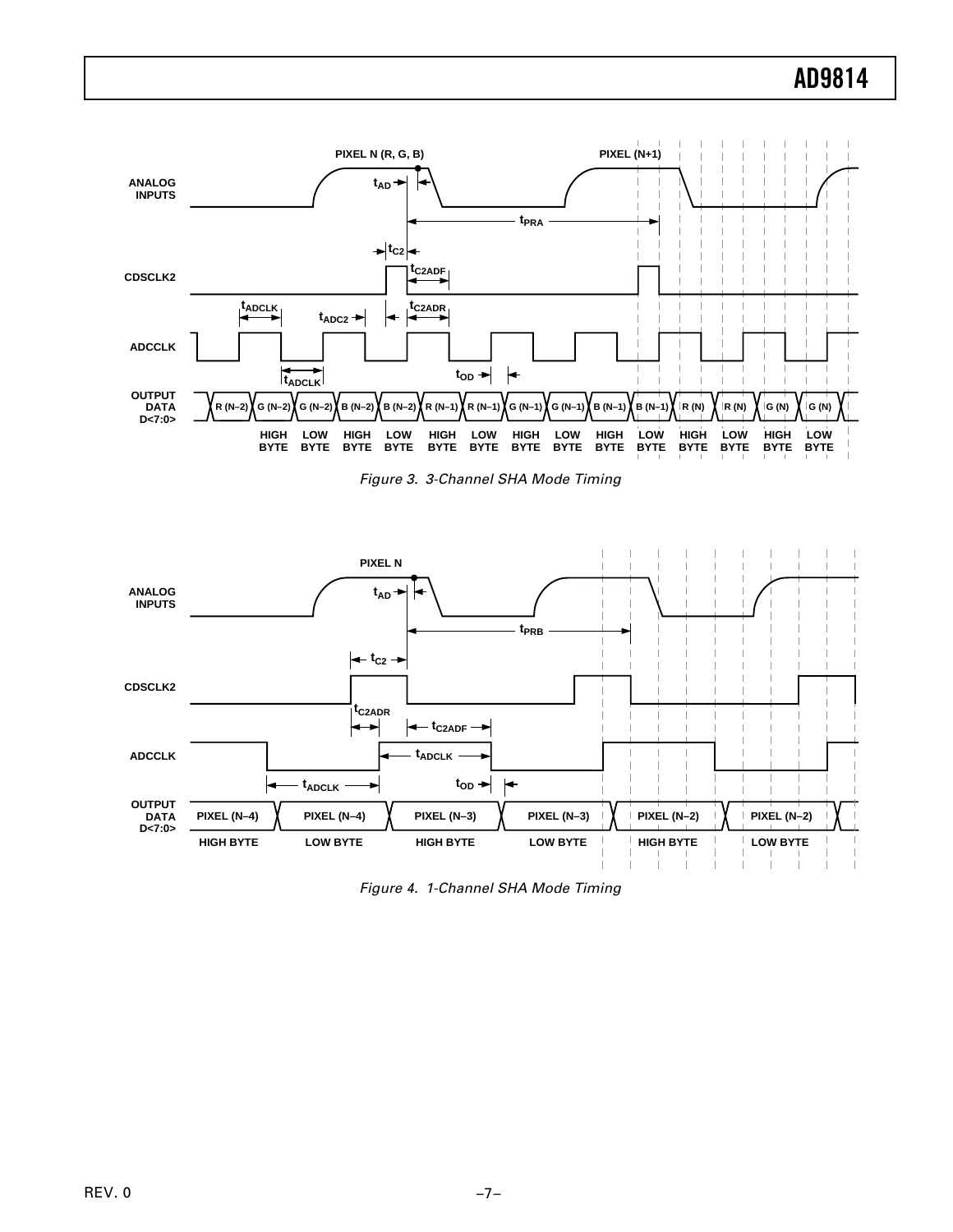

Figure 5. Digital Output Data Timing





Figure 7. Serial Read Operation Timing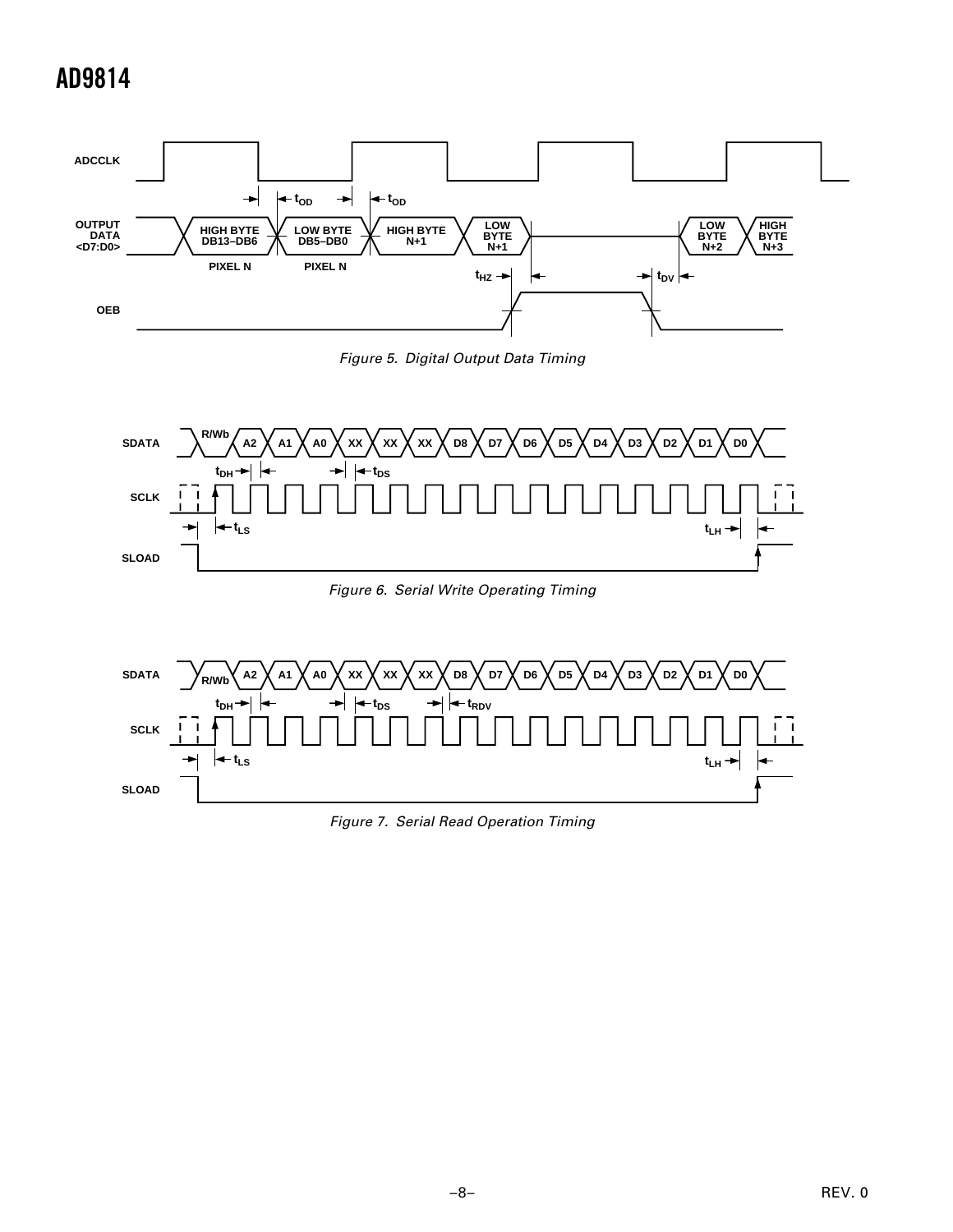### **FUNCTIONAL DESCRIPTION**

The AD9814 can be operated in four different modes: 3-Channel CDS Mode, 3-Channel SHA Mode, 1-Channel CDS Mode, and 1-Channel SHA Mode. Each mode is selected by programming the Configuration Register through the serial interface. For more detail on CDS or SHA mode operation, see the Circuit Operation section.

### **3-Channel CDS Mode**

In 3-Channel CDS Mode, the AD9814 simultaneously samples the red, green and blue input voltages from the CCD outputs. The sampling points for each Correlated Double Sampler (CDS) are controlled by CDSCLK1 and CDSCLK2 (see Figures 8 and 9). CDSCLK1's falling edge samples the reference level of the CCD waveform. CDSCLK2's falling edge samples the data level of the CCD waveform. Each CDS amplifier outputs the difference between the CCD's reference and data levels. Next, the output voltage of each CDS amplifier is level-shifted by an Offset DAC. The voltages are then scaled by the three Programmable Gain Amplifiers before being multiplexed through the 14-bit ADC. The ADC sequentially samples the PGA outputs on the falling edges of ADCCLK.

The offset and gain values for the red, green and blue channels are programmed using the serial interface. The order in which the channels are switched through the multiplexer is selected by programming the MUX register.

Timing for this mode is shown in Figure 1. It is recommended that the falling edge of CDSCLK2 occur coincident with or before the rising edge of ADCCLK, although this is not required to satisfy the minimum timing constraints. The rising edge of CDSCLK2 should not occur before the previous falling edge of ADCCLK, as shown by  $t_{ADC2}$ . The output data latency is three clock cycles.

### **3-Channel SHA Mode**

In 3-Channel SHA Mode, the AD9814 simultaneously samples the red, green and blue input voltages. The sampling point is controlled by CDSCLK2. CDSCLK2's falling edge samples the input waveforms on each channel. The output voltages from the three SHAs are modified by the offset DACs and then scaled by the three PGAs. The outputs of the PGAs are then multiplexed through the 14-bit ADC. The ADC sequentially samples the PGA outputs on the falling edges of ADCCLK.

The input signal is sampled with respect to the voltage applied to the OFFSET pin (see Figure 10). With the OFFSET pin

grounded, a zero volt input corresponds to the ADC's zero-scale output. The OFFSET pin may also be used as a coarse offset adjust pin. A voltage applied to this pin will be subtracted from the voltages applied to the red, green and blue inputs in the first amplifier stage of the AD9814. The input clamp is disabled in this mode. For more information, see the Circuit Operation section.

Timing for this mode is shown in Figure 2. CDSCLK1 should be grounded in this mode. Although not required, it is recommended that the falling edge of CDSCLK2 occur coincident with or before the rising edge of ADCCLK. The rising edge of CDSCLK2 should not occur before the previous falling edge of ADCCLK, as shown by  $t_{ADC2}$ . The output data latency is three ADCCLK cycles.

The offset and gain values for the red, green and blue channels are programmed using the serial interface. The order in which the channels are switched through the multiplexer is selected by programming the MUX register.

#### **1-Channel CDS Mode**

This mode operates in the same way as the 3-Channel CDS mode. The difference is that the multiplexer remains fixed in this mode, so only the channel specified in the MUX register is processed.

Timing for this mode is shown in Figure 3. Although not required, it is recommended that the falling edge of CDSCLK2 occur coincident with or before the rising edge of ADCCLK.

#### **1-Channel SHA Mode**

This mode operates in the same way as the 3-Channel SHA mode, except that the multiplexer remains stationary. Only the channel specified in the MUX register is processed.

The input signal is sampled with respect to the voltage applied to the OFFSET pin. With the OFFSET pin grounded, a zero volt input corresponds to the ADC's zero scale output. The OFFSET pin may also be used as a coarse offset adjust pin. A voltage applied to this pin will be subtracted from the voltages applied to the red, green and blue inputs in the first amplifier stage of the AD9814. The input clamp is disabled in this mode. For more information, see the Circuit Operation section.

Timing for this mode is shown in Figure 4. CDSCLK1 should be grounded in this mode of operation. Although not required, it is recommended that the falling edge of CDSCLK2 occur coincident with or before the rising edge of ADCCLK.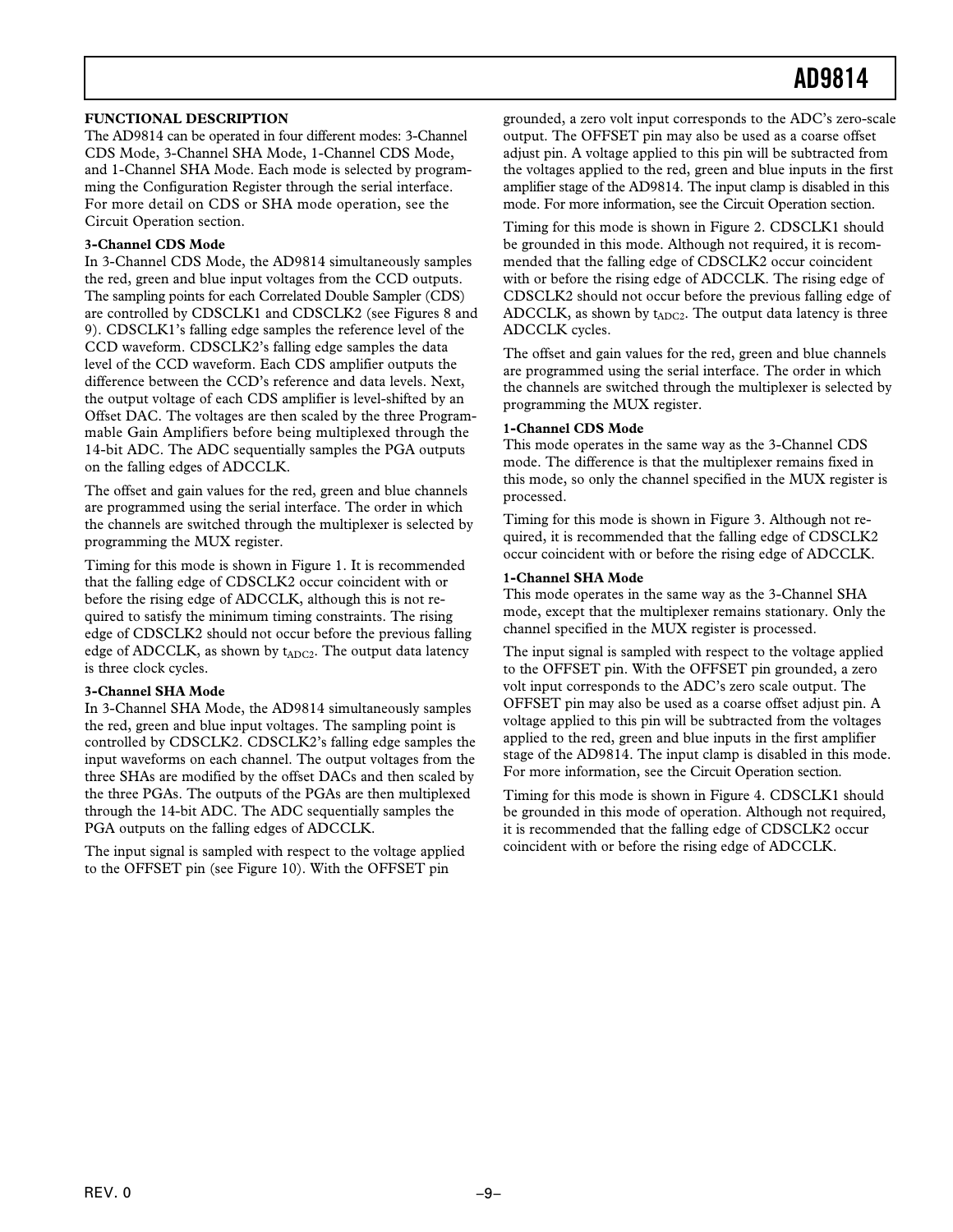### **INTERNAL REGISTER DESCRIPTIONS**

| Register        |          | <b>Address</b> |                |              | Data Bits     |                |            |          |                |               |               |                           |
|-----------------|----------|----------------|----------------|--------------|---------------|----------------|------------|----------|----------------|---------------|---------------|---------------------------|
| Name            | A2       | A1             | A <sub>0</sub> | D8           | $\mathbf{D}7$ | D <sub>6</sub> | D5         | D4       | D <sub>3</sub> | $\mathbf{D}2$ | $\mathbf{D}1$ | $\mathbf{D}^{\mathbf{0}}$ |
| Configuration   | $\Omega$ | $\mathbf{0}$   | $\mathbf{0}$   | $\mathbf{0}$ | Input Rng     | <b>VREF</b>    | 3Ch/1Ch    | $CDS$ On | Clamp          | Pwr Dn        | $\Omega$      | $\mathbf{0}$              |
| <b>MUX</b>      | $\Omega$ | $\mathbf{0}$   |                | $\Omega$     | RGB/BGR       | Red            | Green      | Blue     | $\mathbf{0}$   | $\theta$      | $\theta$      | $\Omega$                  |
| Red PGA         | $\Omega$ |                | $\mathbf{0}$   | $\Omega$     | $\theta$      | $\Omega$       | <b>MSB</b> |          |                |               |               | <b>LSB</b>                |
| Green PGA       | 0        |                |                | $\Omega$     | $\Omega$      | $\Omega$       | <b>MSB</b> |          |                |               |               | <b>LSB</b>                |
| <b>Blue PGA</b> |          | $\mathbf{0}$   | $\mathbf{0}$   | $\Omega$     | $\Omega$      | $\mathbf{0}$   | <b>MSB</b> |          |                |               |               | <b>LSB</b>                |
| Red Offset      |          | $\Omega$       |                | <b>MSB</b>   |               |                |            |          |                |               |               | <b>LSB</b>                |
| Green Offset    |          |                | $\mathbf{0}$   | <b>MSB</b>   |               |                |            |          |                |               |               | <b>LSB</b>                |
| Blue Offset     |          |                |                | <b>MSB</b>   |               |                |            |          |                |               |               | <b>LSB</b>                |

| Table I. Internal Register Map |  |
|--------------------------------|--|

### **Configuration Register**

The Configuration Register controls the AD9814's operating mode and bias levels. Bits D8, D1 and D0 should always be set low. Bit D7 sets the full-scale voltage range of the AD9814's A/D converter to either 4 V (high) or 2 V (low). Bit D6 controls the internal voltage reference. If the AD9814's internal voltage reference is used, this bit is set high. Setting Bit D6 low will disable the internal voltage reference, allowing an external voltage reference to be used. Bit D5 will configure the AD9814 for either the 3-Channel (high) or 1-Channel (low) mode of operation. Setting Bit D4 high will enable the CDS mode of operation, and setting this bit low will enable the SHA mode of operation. Bit D3 sets the dc bias level of the AD9814's input clamp. This bit should always be set high for the 4 V clamp bias, unless a CCD with a reset feedthrough transient exceeding 2 V is used. If the 3 V clamp bias level is used, the peak-to-peak input signal range to the AD9814 is reduced to 3 V maximum. Bit D2 controls the power-down mode. Setting Bit D2 high will place the AD9814 into a very low power "sleep" mode. All register contents are retained while the AD9814 is in the powered-down state.

| <b>Table II. Configuration Register Settings</b> |
|--------------------------------------------------|
|--------------------------------------------------|

| D <sub>8</sub> | $\mathbf{D}7$                | D <sub>6</sub>                | D5               | D4                                                                                                 | D <sub>3</sub>   | $\mathbf{D}2$                                 | $\mathbf{D}$ | $\mathbf{D}$ <sub>0</sub> |
|----------------|------------------------------|-------------------------------|------------------|----------------------------------------------------------------------------------------------------|------------------|-----------------------------------------------|--------------|---------------------------|
| Set            | Input Range                  | Internal VREF                 | # of Channels    | $CDS$ Operation $\vert$                                                                            | Input Clamp Bias | Power-Down                                    | Set          | Set                       |
| to<br>$\Omega$ | $= 4 V^{\star}$<br>$0 = 2$ V | $=$ Enabled*<br>$0 = Disable$ | $0 = 1$ -Ch Mode | $1 = 3$ -Ch Mode <sup>*</sup>   1 = CDS Mode <sup>*</sup>   1 = 4 V <sup>*</sup><br>$0 = SHA Mode$ | $0 = 3$ V        | $1 = On$<br>$0 = \text{Off (Normal)}^{\star}$ | to           | to<br>$\Omega$            |

\*Power-on default value.

### **MUX Register**

The MUX Register controls the sampling channel order in the AD9814. Bits D8, D3, D2, D1, and D0 should always be set low. Bit D7 is used when operating in 3-Channel Mode. Setting Bit D7 high will sequence the MUX to sample the red channel first, then the green channel and then the blue channel. When in this mode, the CDSCLK2 pulse always resets the MUX to sample the red channel first (see Timing Figure 1). When Bit D7 is set low, the channel order is reversed to blue first, green second and red third. The CDSCLK2 pulse will always reset the MUX to sample the blue channel first. Bits D6, D5, and D4 are used when operating in 1-Channel Mode. Bit D6 is set high to sample the red channel. Bit D5 is set high to sample the green channel. Bit D4 is set high to sample the blue channel. The MUX will remain stationary during 1-Channel Mode.

**Table III. MUX Register Settings**

| D <sub>8</sub>     | D7                                 | D6                                       | D5                              | D4                                   | D3  | $\mathbf{D}2$ | D   | $\mathbf{D}^{\mathbf{0}}$ |
|--------------------|------------------------------------|------------------------------------------|---------------------------------|--------------------------------------|-----|---------------|-----|---------------------------|
| Set                | 3-Channel Select                   | 1-Channel Select                         | 1-Channel Select                | 1-Channel Select                     | Set | Set           | Set | Set                       |
| to<br>$\mathbf{0}$ | $= R - G - B^*$<br>$0 = B - G - R$ | $=$ RED <sup>*</sup><br>$0 = \text{Off}$ | $=$ GREEN<br>$0 = \Omega f f^*$ | $=$ BLUE<br>$0 = \text{Off}^{\star}$ | to  | to            | to  | to                        |

\*Power-on default value.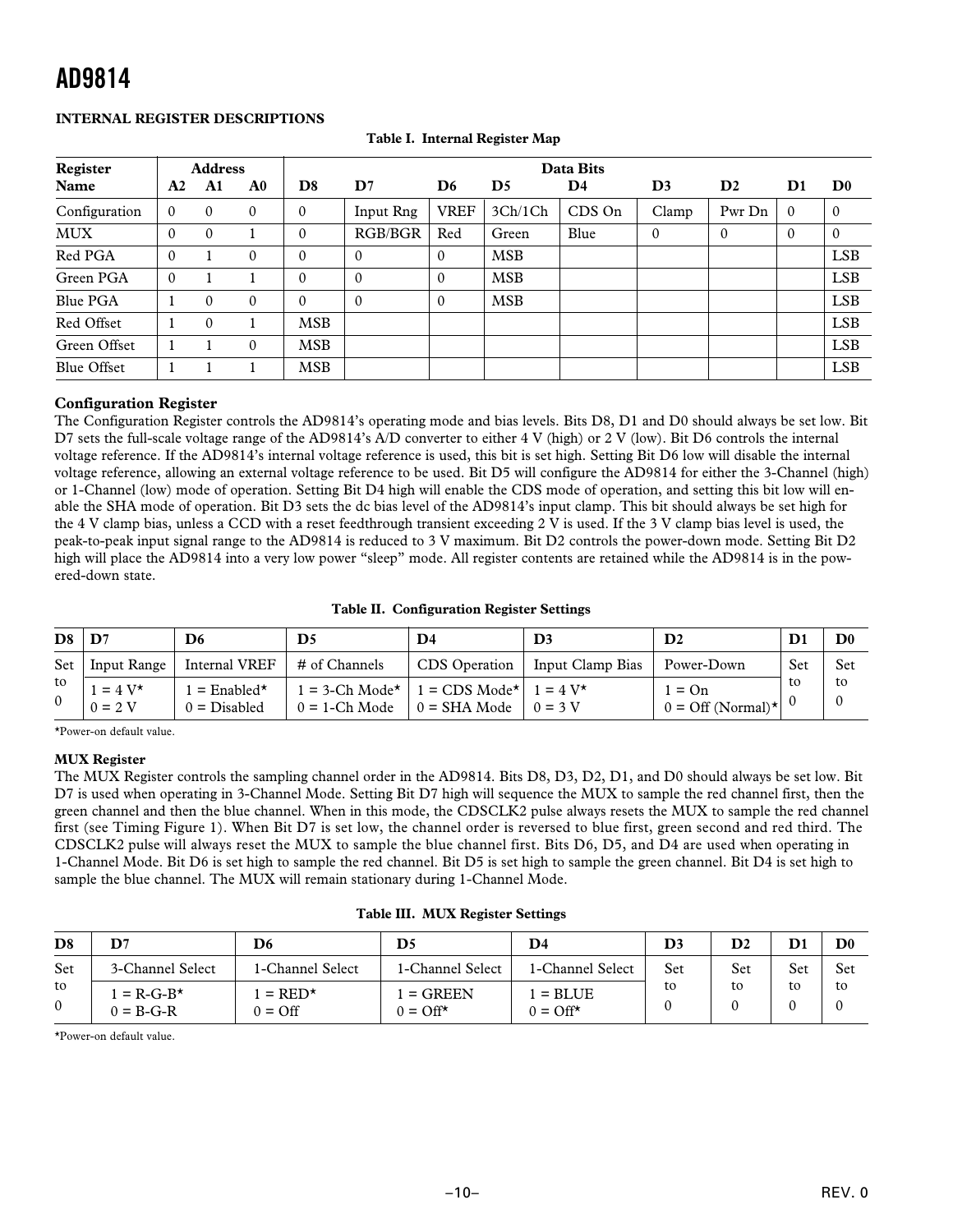### **PGA Gain Registers**

There are three PGA registers for individually programming the gain in the red, green and blue channels. Bits D8, D7 and D6 in each register must be set low, and bits D5 through D0 control the gain range in 64 increments. See Figure 13 for a graph of the PGA Gain versus PGA register code. The coding for the PGA registers is straight binary, with an all "zeros" word corresponding to the minimum gain setting (1x) and an all "ones" word corresponding to the maximum gain setting (5.8x).

| D <sub>8</sub> | $\mathbf{D}7$ | D <sub>6</sub> | $\mathbf{D}5$ | $\mathbf{D}4$ | D <sub>3</sub> | $\mathbf{D}2$ | $\mathbf{D}1$ | $\mathbf{D}^0$ | Gain (V/V) | Gain (dB) |
|----------------|---------------|----------------|---------------|---------------|----------------|---------------|---------------|----------------|------------|-----------|
| Set to 0       | Set to 0      | Set to 0       | <b>MSB</b>    |               |                |               |               | <b>LSB</b>     |            |           |
| $\mathbf{0}$   | 0             | 0              | 0             | 0             | $\mathbf{0}$   | $\theta$      | $\mathbf{0}$  | $0^{\star}$    | 1.0        | 0.0       |
| $\overline{0}$ | 0             |                |               | 0             | $\mathbf{0}$   | 0             | $\mathbf{0}$  |                | 1.013      | 0.12      |
|                |               |                |               |               |                |               |               |                |            |           |
|                |               |                |               |               |                |               |               |                |            |           |
|                |               |                |               |               |                |               |               |                |            |           |
| $\mathbf{0}$   | 0             |                |               |               |                |               |               |                | 5.4        | 14.6      |
| $\overline{0}$ | 0             | 0              |               |               |                |               |               |                | 5.8        | 15.25     |

| Table IV. PGA Gain Register Settings |  |  |
|--------------------------------------|--|--|
|                                      |  |  |

\*Power-on default value.

### **Offset Registers**

There are three PGA registers for individually programming the offset in the red, green and blue channels. Bits D8 through D0 control the offset range from –300 mV to +300 mV in 512 increments. The coding for the offset registers is sign magnitude, with D8 as the sign bit. Table V shows the offset range as a function of the Bits D8 through D0.

### **Table V. Offset Register Settings**

| D <sub>8</sub> | $\mathbf{D}7$ | D <sub>6</sub> | $\mathbf{D}5$ | $\mathbf{D}4$ | D3       | $\mathbf{D}2$ | $\mathbf{D1}$ | D <sub>0</sub> | Offset (mV) |
|----------------|---------------|----------------|---------------|---------------|----------|---------------|---------------|----------------|-------------|
| <b>MSB</b>     |               |                |               |               |          |               |               | <b>LSB</b>     |             |
| $\overline{0}$ | $\Omega$      | $\Omega$       | $\Omega$      | $\Omega$      | $\theta$ | $\Omega$      | $\Omega$      | $0^{\star}$    | $\Omega$    |
| $\overline{0}$ |               | $\mathbf{0}$   | 0             | $\Omega$      | $\theta$ |               |               |                | $+1.2$      |
|                |               |                |               |               |          |               |               |                |             |
|                |               |                |               |               |          |               |               |                |             |
|                |               |                |               |               |          |               |               |                |             |
| $\theta$       |               |                |               |               |          |               |               |                | $+300$      |
|                |               |                |               |               |          |               |               |                | $\Omega$    |
|                |               | $\Omega$       | $\Omega$      | $\Omega$      | $\Omega$ | $\theta$      | $\Omega$      |                | $-1.2$      |
|                |               |                |               |               |          |               |               |                |             |
|                |               |                |               |               |          |               |               |                |             |
|                |               |                |               |               |          |               |               |                |             |
|                |               |                |               |               |          |               |               |                | $-300$      |

\*Power-on default value.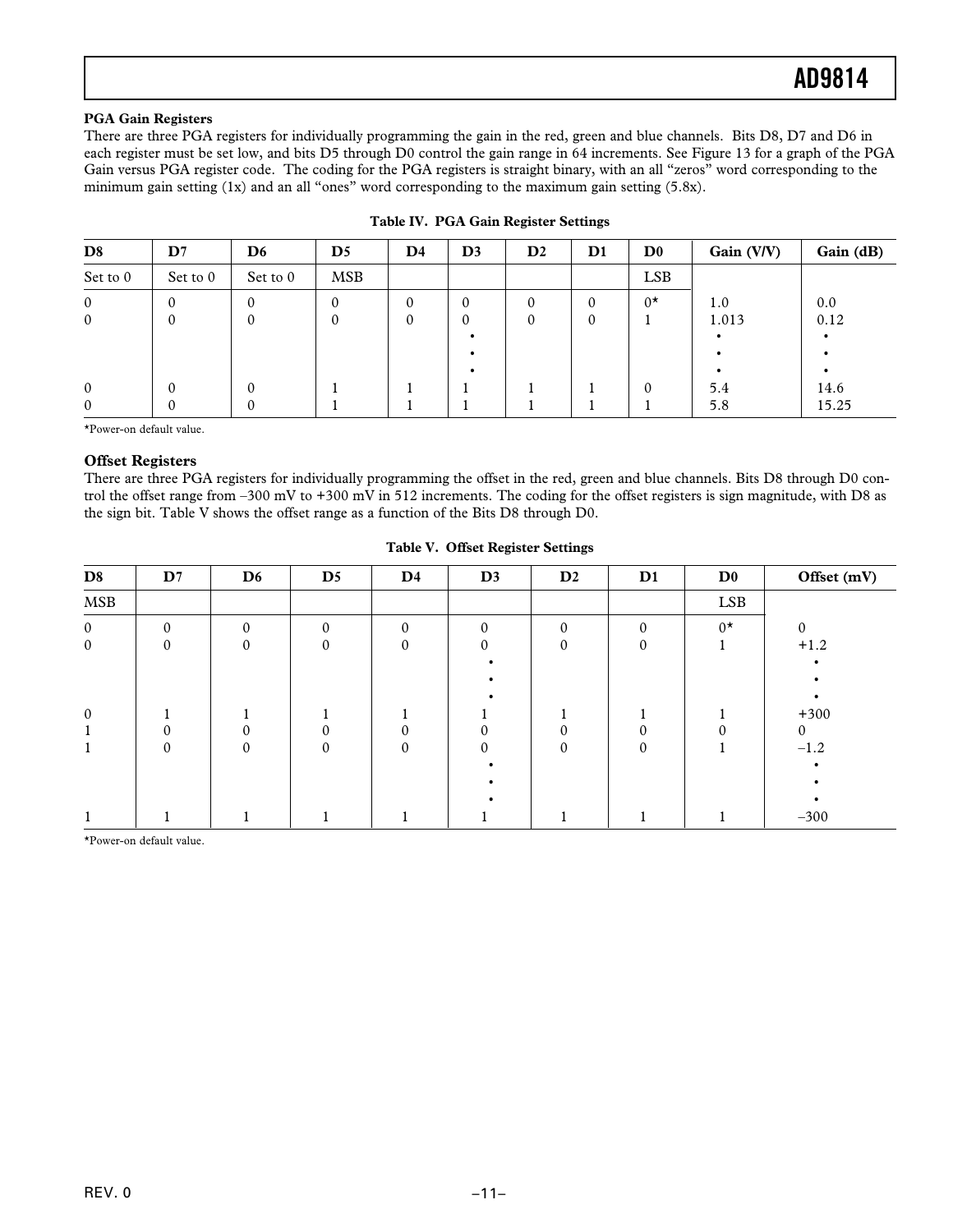### **CIRCUIT OPERATION Analog Inputs—CDS Mode**

Figure 8 shows the analog input configuration for the CDS mode of operation. Figure 9 shows the internal timing for the sampling switches. The CCD reference level is sampled when CDSCLK1 transitions from high to low, opening S1. The CCD data level is sampled when CDSCLK2 transitions from high to low, opening S2. S3 is then closed, generating a differential output voltage representing the difference between the two sampled levels.

The input clamp is controlled by CDSCLK1. When CDSCLK1 is high, S4 closes and the internal bias voltage is connected to the analog input. The bias voltage charges the external  $0.1 \mu$ F input capacitor, level-shifting the CCD signal into the AD9814's input common-mode range. The time constant of the input clamp is determined by the internal 5 kΩ resistance and the external 0.1 µF input capacitance.



Figure 8. CDS-Mode Input Configuration (All Three Channels Are Identical)



Figure 9. CDS-Mode Internal Switch Timing

### **External Input Coupling Capacitors**

The recommended value for the input coupling capacitors is  $0.1 \mu$ F. While it is possible to use a smaller capacitor, this larger value is chosen for several reasons:

1. **Signal Attenuation**. The input coupling capacitor creates a capacitive divider with a CMOS integrated circuit's input capacitance, attenuating the CCD signal level.  $C_{IN}$  should be large relative to the IC's 10 pF input capacitance in order to minimize this effect.

- 2. **Linearity**. Some of the input capacitance of a CMOS IC is junction capacitance, which varies nonlinearly with applied voltage. If the input coupling capacitor is too small, then the attenuation of the CCD signal will vary nonlinearly with signal level. This will degrade the system linearity performance.
- 3. **Sampling Errors**. The internal 4 pF sample capacitors have a "memory" of the previously sampled pixel. There is a charge redistribution error between  $C_{IN}$  and the internal sample capacitors for larger pixel-to-pixel voltage swings. As the value of  $C_{\text{IN}}$  is reduced, the resulting error in the sampled voltage will increase. With a  $C_{IN}$  value of 0.1  $\mu$ F, the charge redistribution error will be less than 1 LSB for a full-scale pixel-to-pixel voltage swing.

### **Analog Inputs—SHA Mode**

Figure 10 shows the analog input configuration for the SHA mode of operation. Figure 11 shows the internal timing for the sampling switches. The input signal is sampled when CDSCLK2 transitions from high to low, opening S1. The voltage on the OFFSET pin is also sampled on the falling edge of CDSCLK2, when S2 opens. S3 is then closed, generating a differential output voltage representing the difference between the sampled input voltage and the OFFSET voltage. The input clamp is disabled during SHA mode operation.



Figure 10. SHA-Mode Input Configuration (All Three Channels Are Identical)



Figure 11. SHA-Mode Internal Switch Timing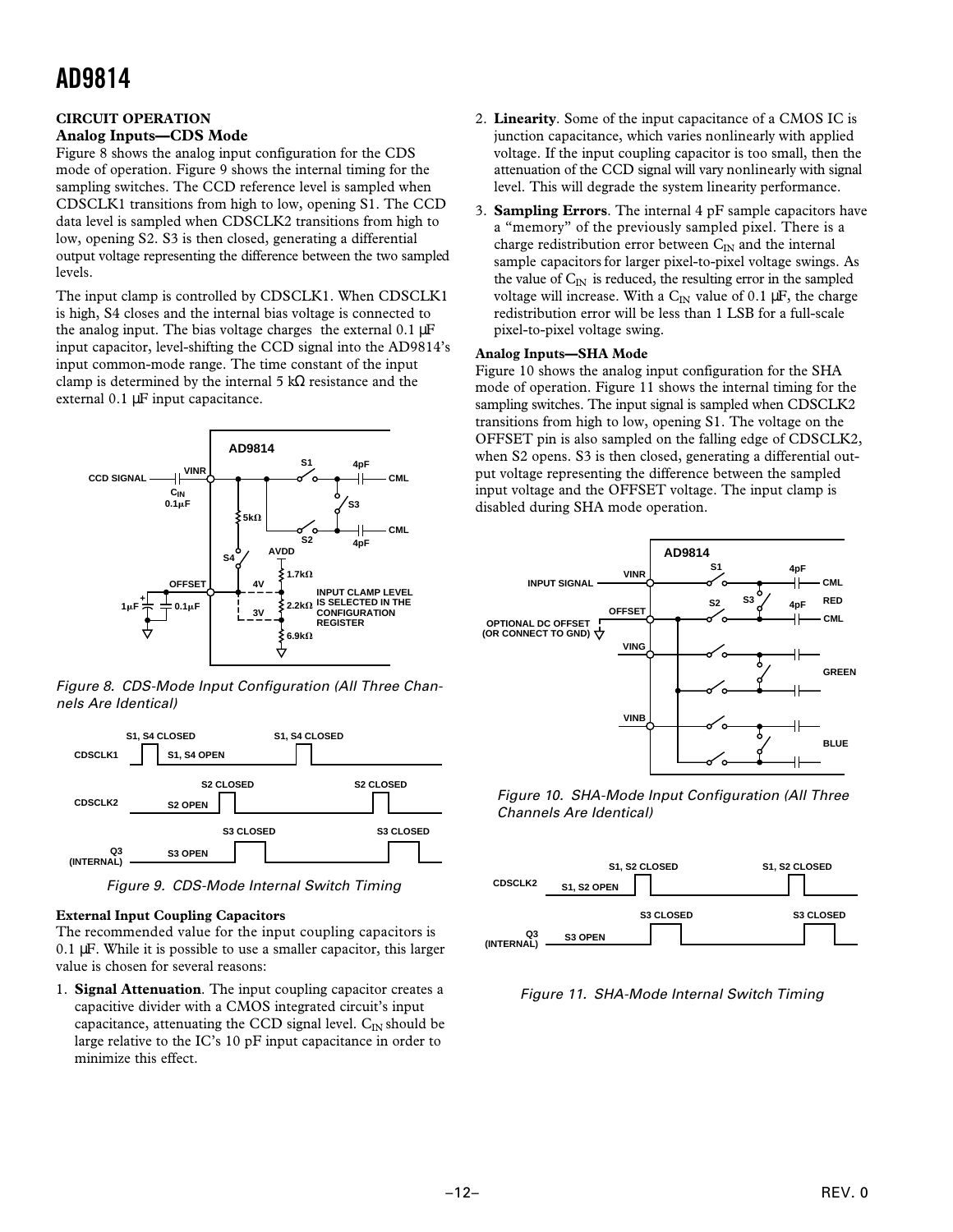Figure 12 shows how the OFFSET pin may be used in a CIS application for coarse offset adjustment. Many CIS signals have dc offsets ranging from several hundred millivolts to more than 1 V. By connecting the appropriate dc voltage to the OFFSET pin, the CIS signal will be restored to "zero." After the large dc offset is removed, the signal can be scaled using the PGA to maximize the ADC's dynamic range.



Figure 12. SHA-Mode Used with External DC Offset

### **Programmable Gain Amplifiers**

The AD9814 uses one Programmable Gain Amplifier (PGA) for each channel. Each PGA has a gain range from 1x (0 dB) to 5.8x (15.5 dB), adjustable in 64 steps. Figure 6 shows the PGA gain as a function of the PGA register code. Although the gain curve is approximately "linear in dB", the gain in V/V varies nonlinearly with register code, following the equation:

$$
Gain = \frac{5.8}{1 + 4.8 \left[ \frac{63 - G}{63} \right]}
$$

where *G* is the decimal value of the gain register contents, and varies from 0 to 63.





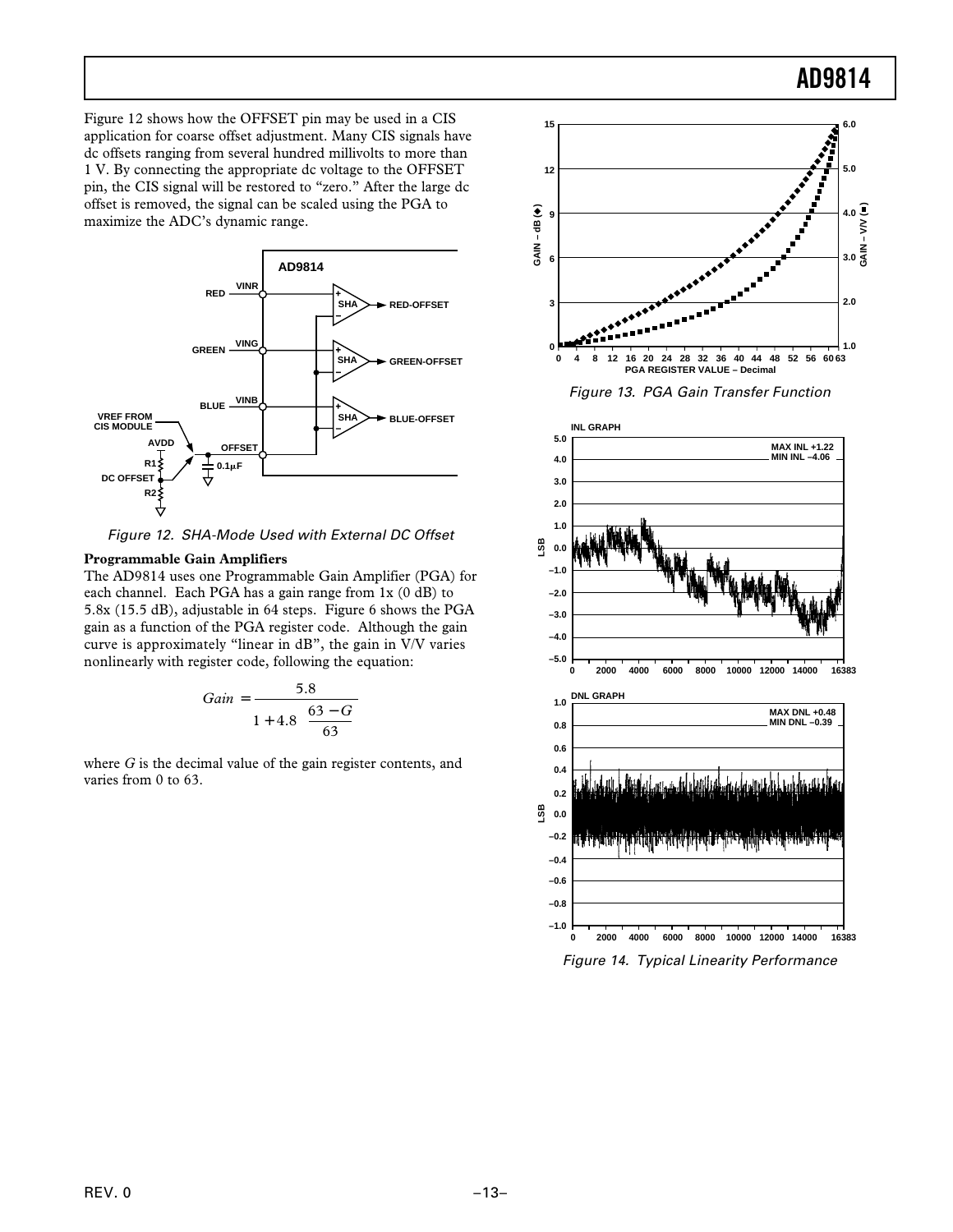### **APPLICATIONS INFORMATION**

### **Circuit and Layout Recommendations**

The recommended circuit configuration for 3-Channel CDS mode operation is shown in Figure 15. The recommended input coupling capacitor value is 0.1 µF (see Circuit Operation section for more details). A single ground plane is recommended for the AD9814. A separate power supply may be used for DRVDD, the digital driver supply, but this supply pin should still be decoupled to the same ground plane as the rest of the AD9814. The loading of the digital outputs should be minimized, either by using short traces to the digital ASIC, or by using external digital buffers. To minimize the effect of digital transients during major output code transitions, the falling edge of CDSCLK2

should occur coincident with or before the rising edge of ADCCLK (see Figures 1 through 4 for timing). All 0.1 µF decoupling capacitors should be located as close as possible to the AD9814 pins. When operating in single channel mode, the unused analog inputs should be grounded.

Figure 16 shows the recommended circuit configuration for 3- Channel SHA mode. All of the above considerations also apply for this configuration, except that the analog input signals are directly connected to the AD9814 without the use of coupling capacitors. The analog input signals must already be dc-biased between 0 V and 4 V (see the Circuit Operation section for more details).



Figure 15. Recommended Circuit Configuration, 3-Channel CDS Mode



 Figure 16. Recommended Circuit Configuration, 3-Channel SHA Mode (Analog Inputs Sampled with Respect to Ground)